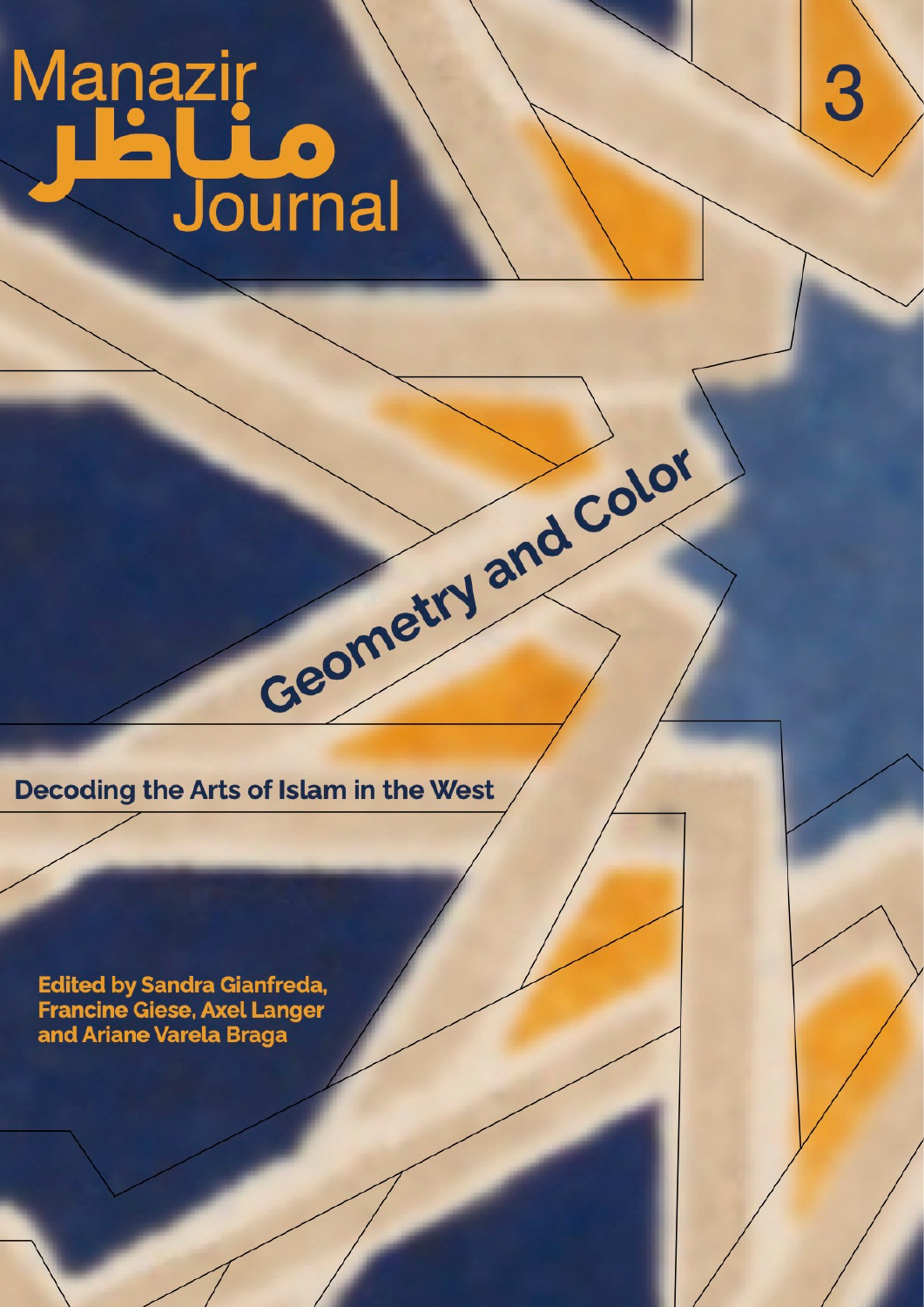

Journal of the Swiss Platform for the Study of Visual Arts, Architecture and Heritage in the MENA Region

> Issue 3 2021

# **Geometry and Color. Decoding the Arts of Islam in the West from the Mid-19th to the Early 20th Century**

**edited by Sandra Gianfreda, Francine Giese, Axel Langer and Ariane Varela Braga**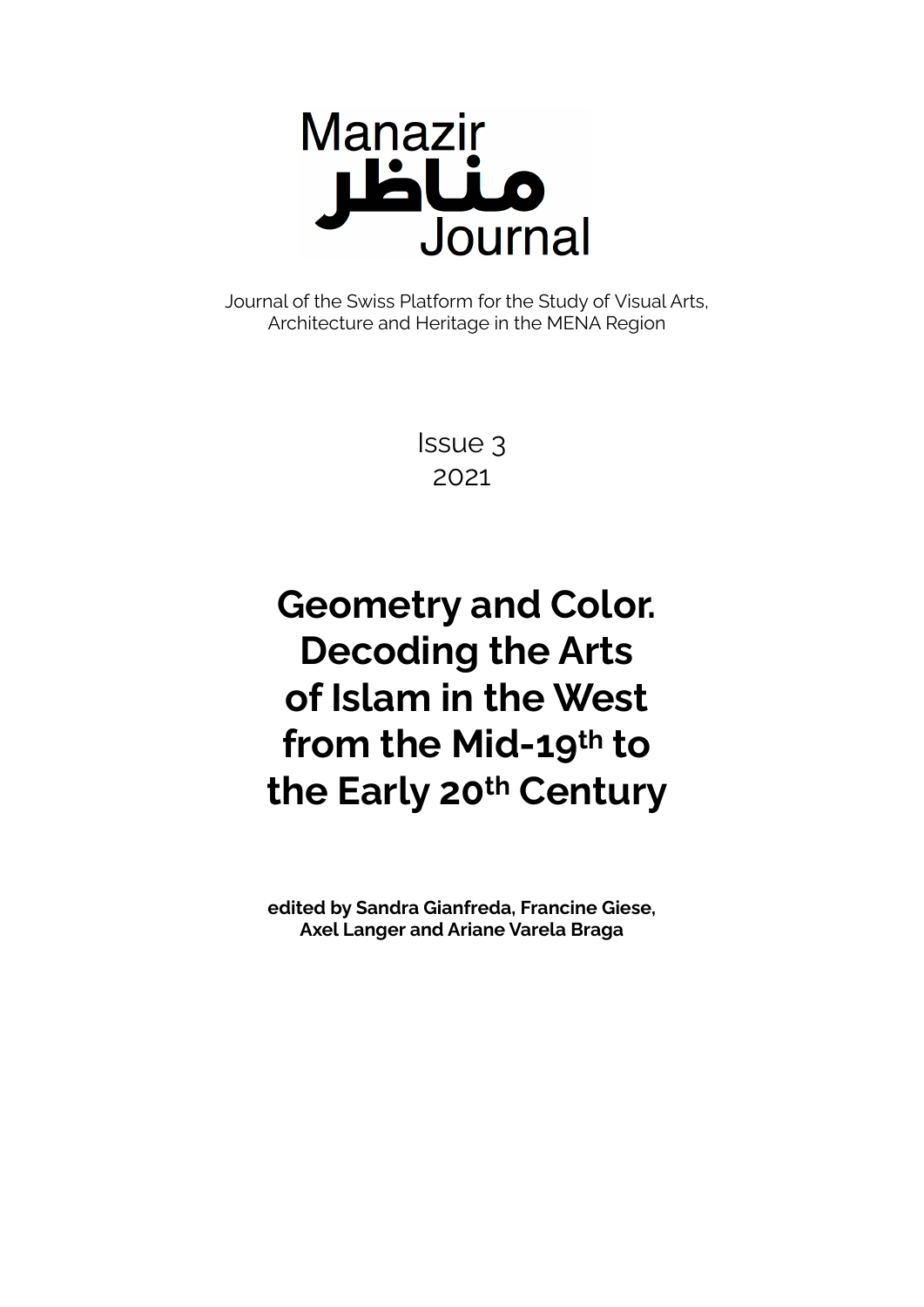# **Impressum**

*Manazir Journal* is a peer-reviewed academic Platinum Open Access journal dedicated to visual arts, architecture and cultural heritage in the Middle East and North Africa (MENA). Created in 2019, the journal is linked to *[Manazir –](http://www.manazir.art) [Swiss Platform for the Study of Visual Arts, Architecture and](http://www.manazir.art) [Heritage in the MENA](http://www.manazir.art) Region*, a platform of exchange that aims to connect researchers interested in these themes. The term "Manazir" refers to landscapes, perspectives and points of view in Arabic, Ottoman Turkish and Persian. Thus, *Manazir Journal* is oriented towards a diversity of transcultural and transdisciplinary "landscapes" and "points of views" and open to a multiplicity of themes, epochs and geographical areas.

BOP - Bern Open Publishing ISSN: 2673-4354 DOI: [https://doi.org/10.36950/manazir.2021.3.1](https://doi.org/10.36950/manazir.2021.3.2) Creative Commons Attribution License (CC BY 4.0) © Manazir 2022



Swiss Platform for the Study of Visual Arts, Architecture and Heritage in the MENA Region



**Production, design & layout:** Joan Grandjean **Copy editing**: Hannah Jung **Cover image**: "Moresque Ornament from the Alhambra" in: Owen Jones, *The Grammar of Ornament*, London 1856, pl. XLIII (detail).

This issue was made possible with the support of the Rietberg-Gesellschaft.

#### **Editors-in-Chief**

Silvia Naef University of Geneva

Nadia Radwan University of Bern

#### **Issue Editor**

Laura Hindelang University of Bern

#### **Editorial Team**

Joan Grandjean University of Geneva

Laura Hindelang University of Bern

Riccardo Legena University of Bern

#### **Advisory Board**

Leïla El-Wakil University of Geneva

Francine Giese Vitrocentre, Vitromusée, Romont

Kornelia Imesch-Oechslin University of Lausanne

Béatrice Joyeux-Prunel University of Geneva

Bernd Nicolai University of Bern

Mirko Novak University of Bern

Estelle Sohier University of Geneva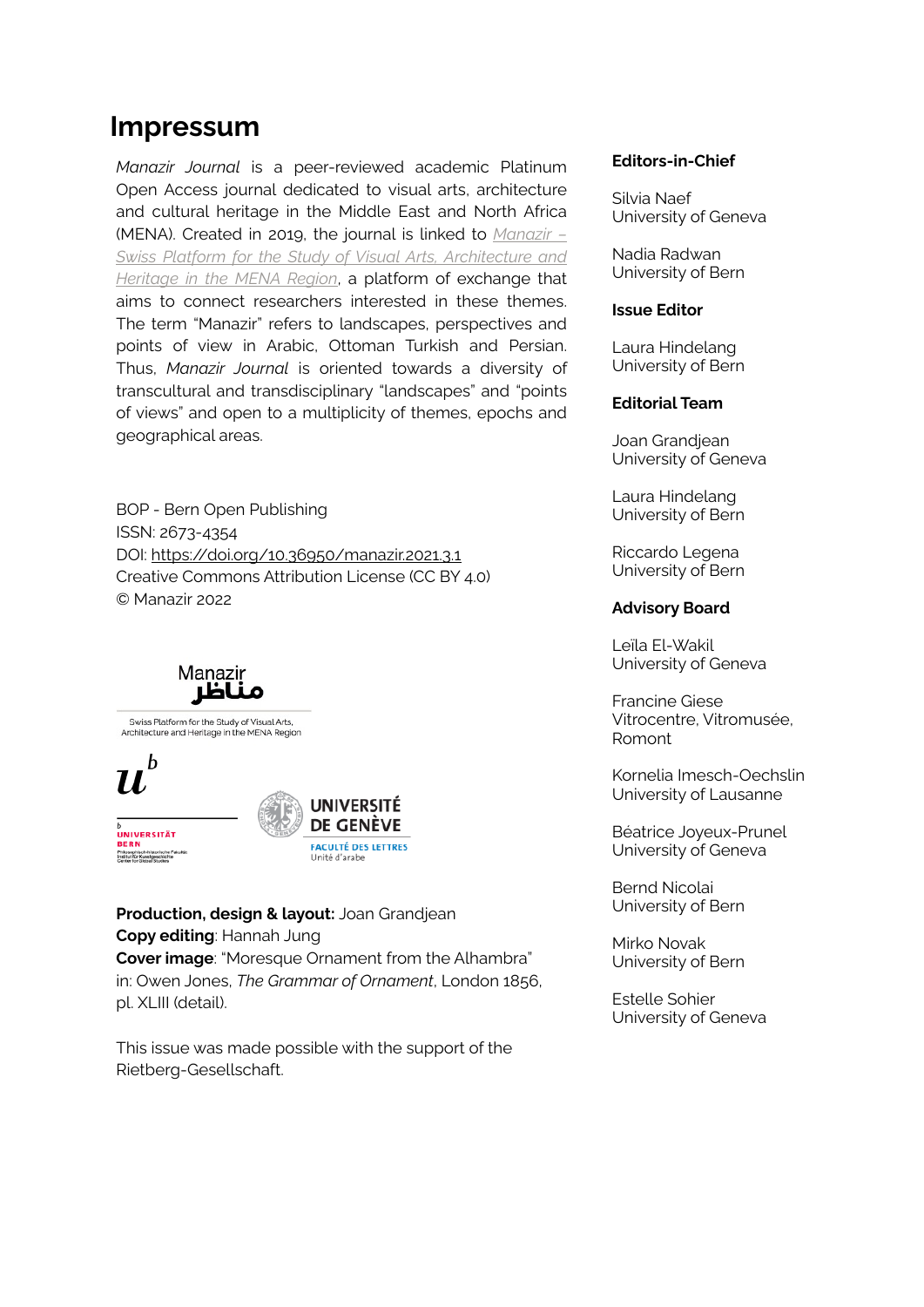# **Table of Contents**

# *Introduction*

**Sandra Gianfreda, Francine Giese, Axel Langer and Ariane Varela Braga** Revisiting the Reception of Islamic Ornament and Color in the West ————— 6

# *Following Prototypes*

# **Olga Bush**

Color and Geometry in the Alhambra and What Got Lost in the Alhambresque  $-13$ 

# **Sarah Keller**

Islamic Geometry Reinterpreted: The Neo-Mamluk Windows of the Moroccan House 30

# **Nadhra Shahbaz Khan**

Persian-Punjabi/Urdu Identities of Traditional Geometrical Patterns Lost During the Colonial Rule of the Punjab (1849-1947) **45** and the Colonial Rule of the Punjab (1849-1947)

# **Elke Katharina Wittich**

Dittmar's Turkish Ornamental Cabinet: A "Furniture Style Comparison" Around 1900 64

# *Creating Imaginaries*

# **Ariane Varela Braga**

Through the Looking Glass of the Orient: Color, Geometry and the Kaleidoscope

78

#### **Francine Giese**

Eastern Light: Western Fascination for Islamic Colored Glass Windows <u>193</u>

# **Agnieszka Kluczewska-Wójcik**

La modernité « orientale » : les arts décoratifs polonais face aux arts de l'Islam au début du XXe siècle 110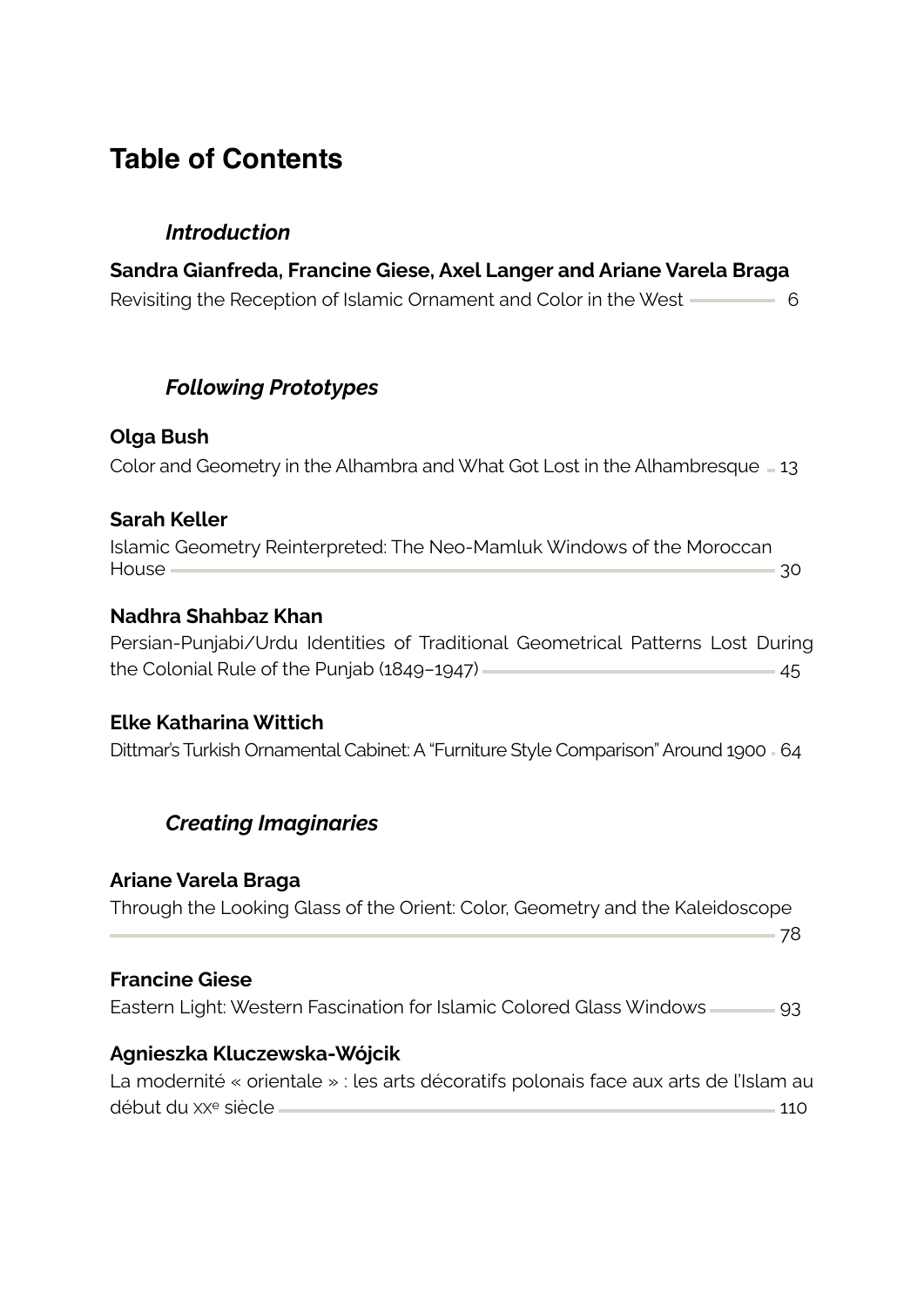# **Mireia Freixa & Marta Saliné**

The Starting Point of the Arabic-Andalusi Influence in Gaudi's Ornamental Ceramic: The Pavilions Güell (1884–1887) 2008 120 131

# *Re-Orientations*

#### **Rémi Labrusse**

Deconstructing Orientalism: Islamic Lessons in European Arts at the Turn of the Twentieth Century 2008 and 2008 and 2008 and 2008 and 2008 and 2008 and 2008 and 2008 and 2008 and 2008 and 20

# **Emily Christensen**

Wassily Kandinsky at the Exhibition *Meisterwerke muhammedanischer Kunst* in Munich, 1910: A Modernist Artist's Interpretation of Persian Art 165

# **Ieva Kalnača**

An Encounter with the Architecture of the Islamic World as Turning Point in the Transformation of Artistic Expression: The Case of the Latvian Modernist Jāzeps Grosvalds and the contract of the contract of the contract of the contract of the contract of the contract of the contract of the contract of the contract of the contract of the contract of the contract of the contract of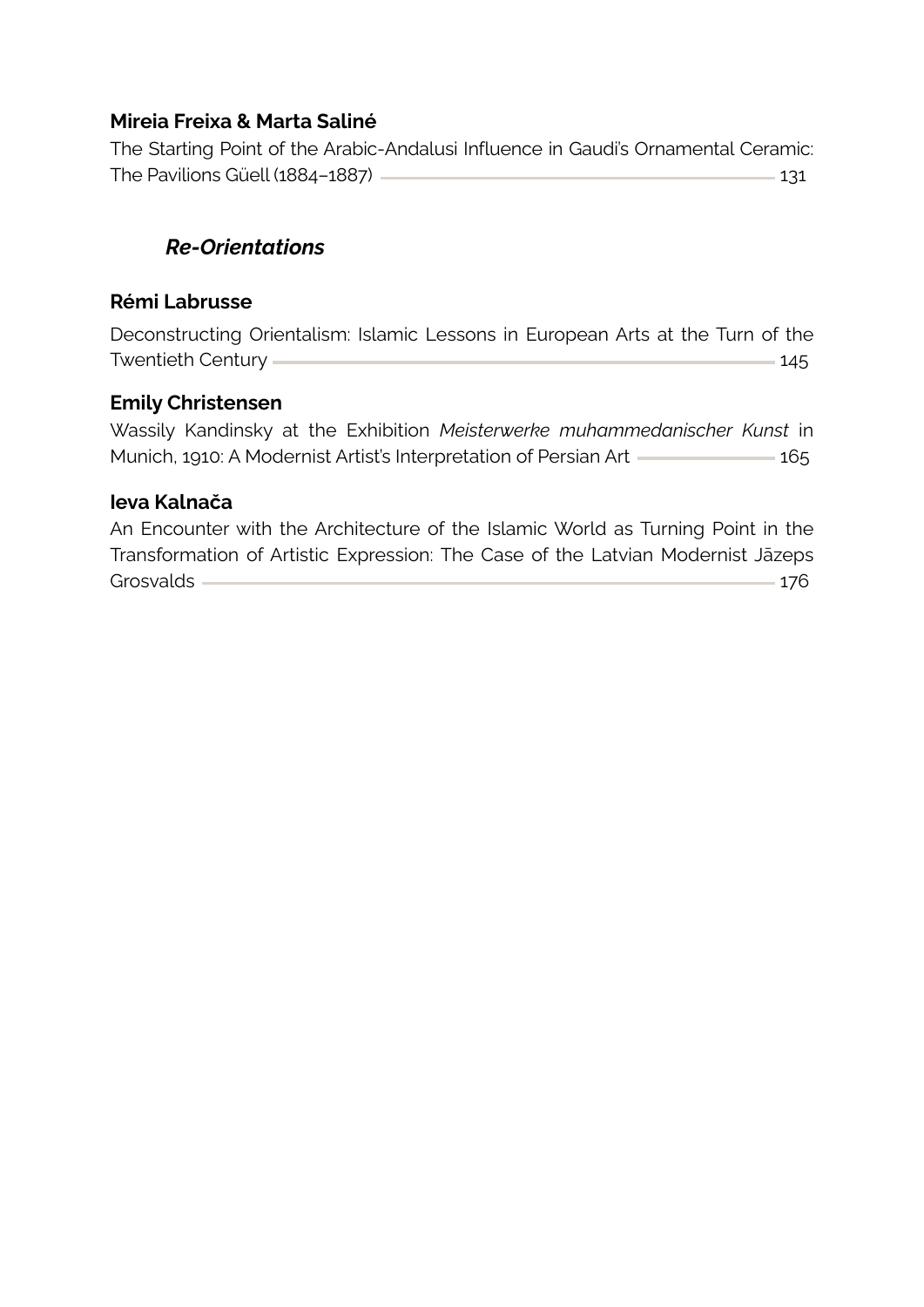

#### **Sandra Gianfreda, Francine Giese, Axel Langer and Ariane Varela Braga1**

#### **Revisiting the Reception of Islamic Ornament and Color in the West**

This volume is dedicated to geometry and color, two basic elements that lie on the threshold between art and science, while the contributions presented here are about transfer across cultural, historical and medial boundaries. Our previous research projects and exhibitions on Islamic art and architecture and their reception in the West, have brought to the fore the complexity and multi-layered nature of the studied phenomena. This demanded an equally multifaceted approach, in which experiences from the academic world and the museum had to be considered jointly. These exchanges between scholars and curators opened up a new level of discussion in which object-related and contextualizing research allowed for different ways of interpretation. Guided by the notion of Islamophilia coined by Rémi Labrusse, a concept that implies a serious engagement with the arts of Islam considered as a model for the union of art and science, we decided to tackle the crucial role played by geometry and color as a key to apprehend and interpret Islamic arts in the West.

Ornament and color are indeed two aspects of Islamic art and architecture that have been at the center of many nineteenth-century publications that deal with its material culture and ornamentation (Girault de Prangey; Racinet; Bourgoin; Parvillée). Among them, the chromolithography *Plans, Elevations, Sections, and Details of the Alhambra* by Welsh architect Owen Jones (1809-1874) and his French travel companion Jules Goury (1803-1834), explicitly addressed the geometry and color of the Nasrid architecture and ornamentation of the Alhambra. Issued in two volumes in 1842 and 1845 but available in parts as of 1836, the publication became the uncontested reference work for artists, architects, and scholars dealing with the topic (Darby 42-55; Galera Andreu 180-207; Ferry).

Jones deepened his examination of non-Western ornamentation and polychromy in his 1856 *The Grammar of Ornament*. In this crucial publication for nineteenth-century theory of ornament and decorative arts, he discussed the symbolic use of colors as a transcultural element, suggesting a deep relationship between the state of a culture and its use of polychromy. He noted that the "primitive colours" had been employed "during the early periods of art; whilst, during the decadence, the secondary colours became of more importance" (25). No surprise, according to Jones, that the polychromy of the Alhambra represented one of the best examples of such a genuine use of color. Drawing from his observations of Nasrid ornament, combined with the optical theories of British chemist George Field (1777-1854) and the laws of simultaneous contrast established by French chemist Michel-Eugène Chevreul (1786-1889), he took a scientific approach to the argument. Emphasizing the abstract qualities governing color, he strove to consider it as a quantifiable element that could be treated in a regular and objective manner. Through a set of rules or propositions, Jones not only demonstrated a tentative to control and order color but also a

Email: axel.langer@zuerich.ch

**Sandra Gianfreda**, Curator, Kunsthaus Zürich. <sup>1</sup>

Email: sandra.gianfreda@kunsthaus.ch

**Francine Giese**, Director, Vitrocentre Romont & Vitromusée Romont, Switzerland.

Email: francine.giese@vitrocentre.ch

**Axel Langer**, Curator, Rietberg Museum, Zürich.

**Ariane Varela Braga**, Visiting Professor, University of Milan.

Email: ariane.varelabraga@khist.uzh.ch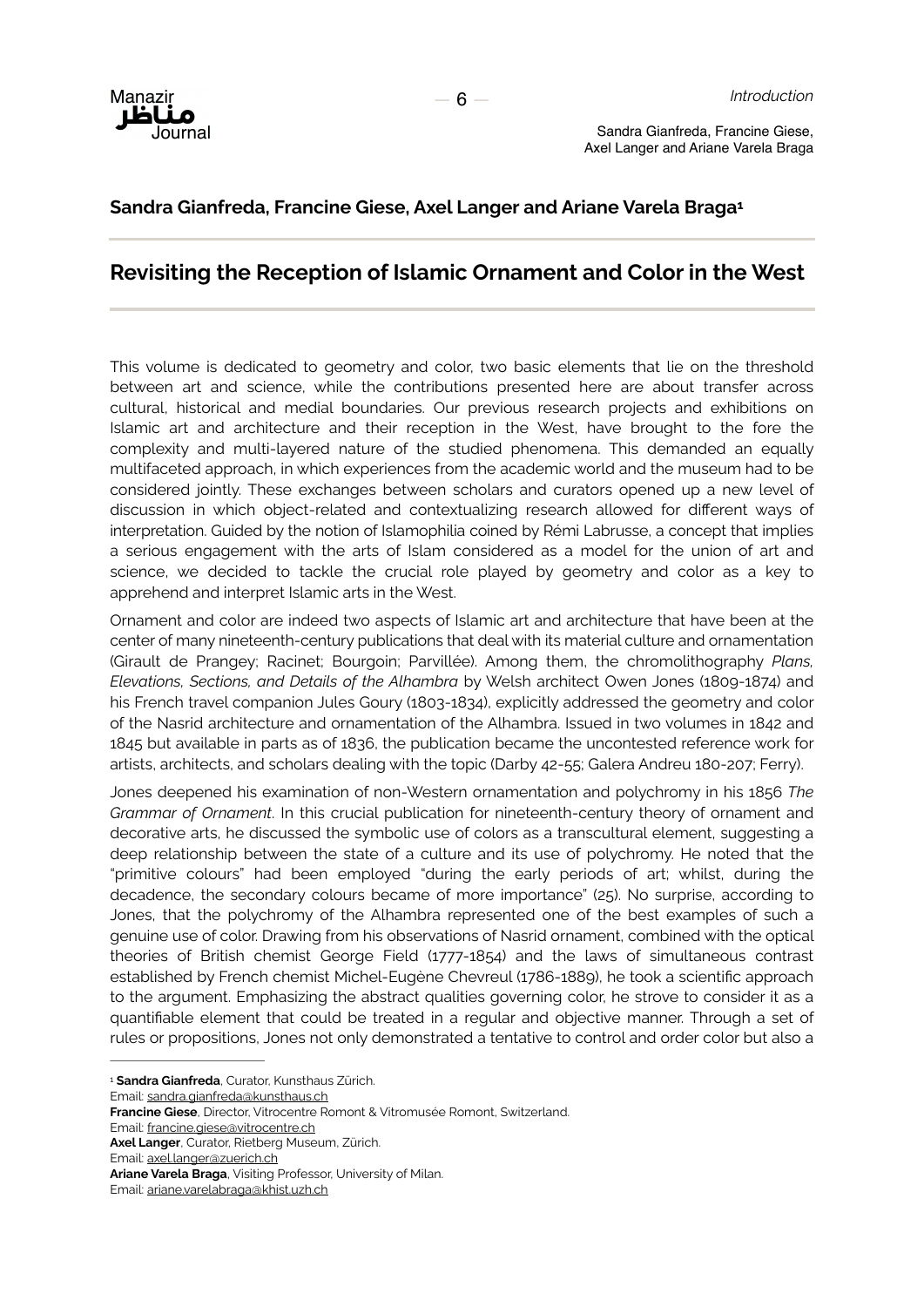

desire to define and map its several hues—according to primaries, secondaries, and tertiaries—at a precise time when this order was breaking down, as the result of the invention of artificial pigments.

Due to the relevance of Jones' seminal work, a plate from his *Grammar* was the obvious choice for the cover of the present issue, which includes a selection of the contributions presented on 11-12 September 2020 at the international conference "Geometry and Colour: Decoding the Arts of Islam in the West 1880-1945", co-organized by the Kunsthaus Zürich, the Museum Rietberg in Zürich, and the Vitrocentre Romont (Switzerland). The aim of the conference was to renew the intense debates on geometry and color in Western art and architecture during the nineteenth and early twentieth centuries and to emphasize the outstanding role played by the visual and material culture of the Islamic world as a source of inspiration for the West.

Besides a few recent initiatives, such as the "Third Biennial Hamad bin Khalifa Symposium on Islamic Art", held in Córdoba in 2009 and dedicated to color in Islamic art and culture (Blair and Bloom) or the workshop "Colour in Islam: Understanding Textual and Visual Historiographies of Colour in Inter-Disciplinary Perspective" (Ludwig-Maximilians-Universität München, 22-23 October 2021), co-organized by Teresa Bernheimer and Eva-Maria Troelenberg, the use of color in Islamic art and architecture and its reception in the West have not yet received the scholarly attention it had in the nineteenth century, starting with the debate on polychromy, instigated by the German architect Jakob Ignaz Hittorff (1792-1867) (Hittorff and Zanth; Middleton; Van Zanten, *Architectural Polychromy*; Van Zanten, "Life in Architecture"; Kiene, Lazzarini and Marconi; Giese and Varela Braga esp. 38-43). Theories of ornament, on the other hand, have come under the scrutiny of art historians in the last thirty years, with an number of publications on the subject (Snodin and Howard; Payne, *The Architectural Treatise*; Carboni; Trilling; Schafter; Buci-Glucksmann; Payne, *From Ornament to Object*; Dekoninck, Heering and Lefftz; Varela Braga; Frommel and Leuschner; Payne and Necipoğlu; Fléjou and Decrossas; Labrusse; Vandi).

With the present issue, we would like to join this burgeoning interest and contribute to diversifying the debate on ornament and color by introducing genres that have received little attention until now, such as furniture or glass art, as well as lesser-studied regions, among them Poland, Latvia, and the historical Punjab region. Divided into three thematical parts, this issue starts by considering the role played by prototypes. The second half of the nineteenth century saw an ever-growing output of publications on Islamic architecture and design, which provided a large variety of information, analysis as well as plans, elevations, and detailed line drawings or colored plates. They were accompanied by numerous articles, travelogues, and descriptions, which contained more specific material. At the same time, the World's Fairs, especially those in London (1851) and Paris (1867 and 1878), offered the opportunity to directly study architectural specimens, interiors, furniture, and other artifacts from the Islamic world. Both the printed sources as well as the exhibitions made models available for patrons, architects, and designers. Which of these sources were used and how they were exploited is demonstrated by three case studies, included in the first part of this issue. They show the different strategies of appropriation and transformation that designers and/or patrons used; ranging from thoroughly informed imitation to imaginative transformation and superficial application, while a look into traditional crafts in India complements this section.

#### **Following prototypes**

In her article, Olga Bush concentrates on Owen Jones' analysis of the aesthetics of the Alhambra. She retraces the path from "derivation to deviation" that can be observed in Jones' own *Alhambra Court* for the Crystal Palace (1854) on the one hand, and the *Salón árabe* (1847-1851) in the Royal Palace of Aranjuez (Spain), the *Salotto Turco* in the Villa Mimbelli (1865-1870) in Livorno (Italy), and the *Moorish Bath* in Schloss Albrechtsberg in Dresden (Germany) (1850-1854) on the other. Bush shows that Jones' own observations of the subtle interplay of geometry and color in the Alhambra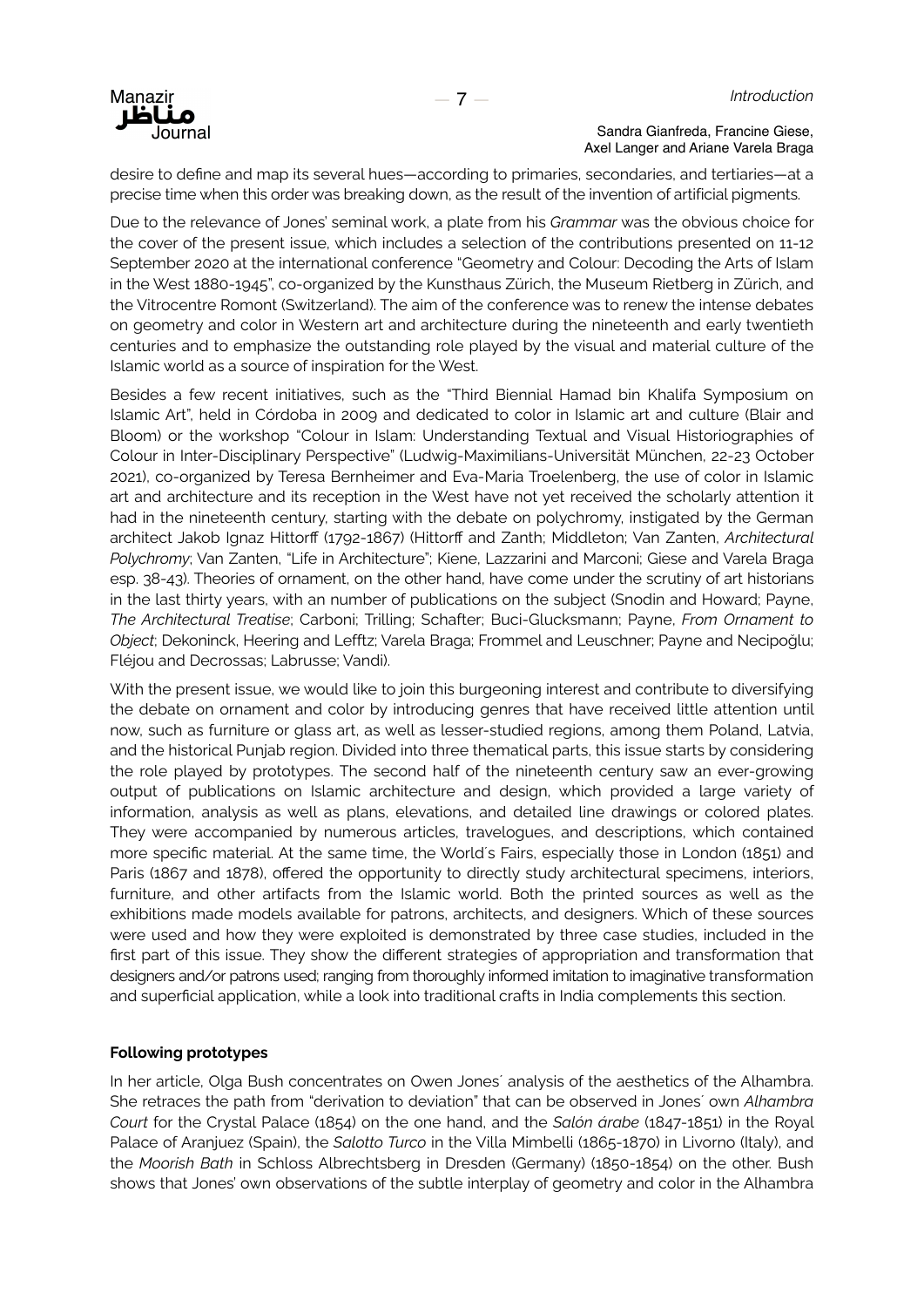

echo the definition of beauty as expressed by Ibn al-Haytham (ca. 965-1040) in his groundbreaking *Book of Optics*. While remaining faithful to his findings, Jones could successfully recreate the beauty of the Alhambra in another surrounding with differing spatial dimensions. In comparison, the three other interiors reveal a visual disharmony due to the emphasis on broad colors while ignoring the other relevant factors, a characteristic that can be generally attributed to the "Alhambresque".

While focusing on the stucco glass window or *qamarīya,* Sarah Keller recounts the story of the socalled "Moroccan House" and the transformation of its windows. Originally constructed in Tangier for the World's Fair in Vienna (1873), it was also shown in Philadelphia (1876) and finally in Paris in 1878. There, the wooden structure was bought on behalf of King Ludwig II of Bavaria (r. 1864-1886). The interior was repainted, gilded, and newly furnished and the colorless windows replaced with multicolored ones in *qamarīya-*style, produced in Munich. Designed after a Cairene prototype, the window grid was then executed in metal instead of plaster. This transformation is all the more interesting as Munich was one of the centers where the tradition of Gothic stained-glass windows was revived.

Contrary to this technical adaptation of an Egyptian window to other climatic conditions, the "Turkish cabinet" of Dittmar's furniture factory is a telling example of the use of stylistic set pieces in the context of industrial design. Elke Katharina Wittich sheds light on the furniture industry in Berlin around 1900. The German capital was rapidly growing and the demand for furniture was increasing. It was met by mass-produced furniture whose exteriors were then decorated in up to thirty different styles, as was the case with Dittmar's cabinet. Wittich's contribution highlights the reception and exploitation of Islamic art beyond the artistic trailblazers.

Nadhra Shabaz Khan's article offers a completely different perspective: In contrast to the European fascination for Islamic arts and their endeavors to recreate them, the traditional knowledge of local artisans in India under the British Raj were rapidly lost. In his attempt to keep knowledge alive, the attention given by John Lockwood Kipling (1837-1911) to the traditional names given to geometric patterns used in contemporary woodwork is a case in point. By analyzing these terms in different vernacular languages, Khan makes clear that they are more than mere denominators; they convey a cultural heritage and a meaning that reaches beyond pure geometric composition.

#### **Creating imaginaries**

The romantic interest for the Middle Ages that favored the appreciation for medieval Spain and its Islamic heritage was in great part responsible for the wide and international fortune of the Moorish Revival. The study of the Nasrid decorative system, pioneered by Goury and Jones, was deeply connected with the more general revival of architectural polychromy. This interest in color cannot be dissociated from the rich polymateriality of nineteenth-century interiors, which—through the integration of colored glass, ceramics, marble, and textiles—constituted a perfect field of experimentation for architects. The second part of this issue explores the multilayered imaginary dimensions derived from the encounters with the arts of Islam, from aesthetic exploration to identity constructions.

Considering the parallels between David Brewster's kaleidoscope and Nasrid ornament, Ariane Varela Braga examines the fruitful dialogue between art and science that involved the appreciation of Ibero-Islamic ornament, color theories, and optical experiments. She discusses two different cases of creative interpretation, exemplified by the decorative use of colored glasses by Owen Jones and Ferdinando Panciatichi Ximenes d'Aragona, whose villa of Sammezzano in Tuscany owes much to the British architect's publications. Although Jones and Panciatichi clearly departed from the original prototypes, their use of colored glass can be paralleled with the general admiration for Islamic colored glass windows (*qamarīyāt*) that was shared by many European travelers, who appreciated the delicacy and particular intimate atmosphere that their presence gave to interiors.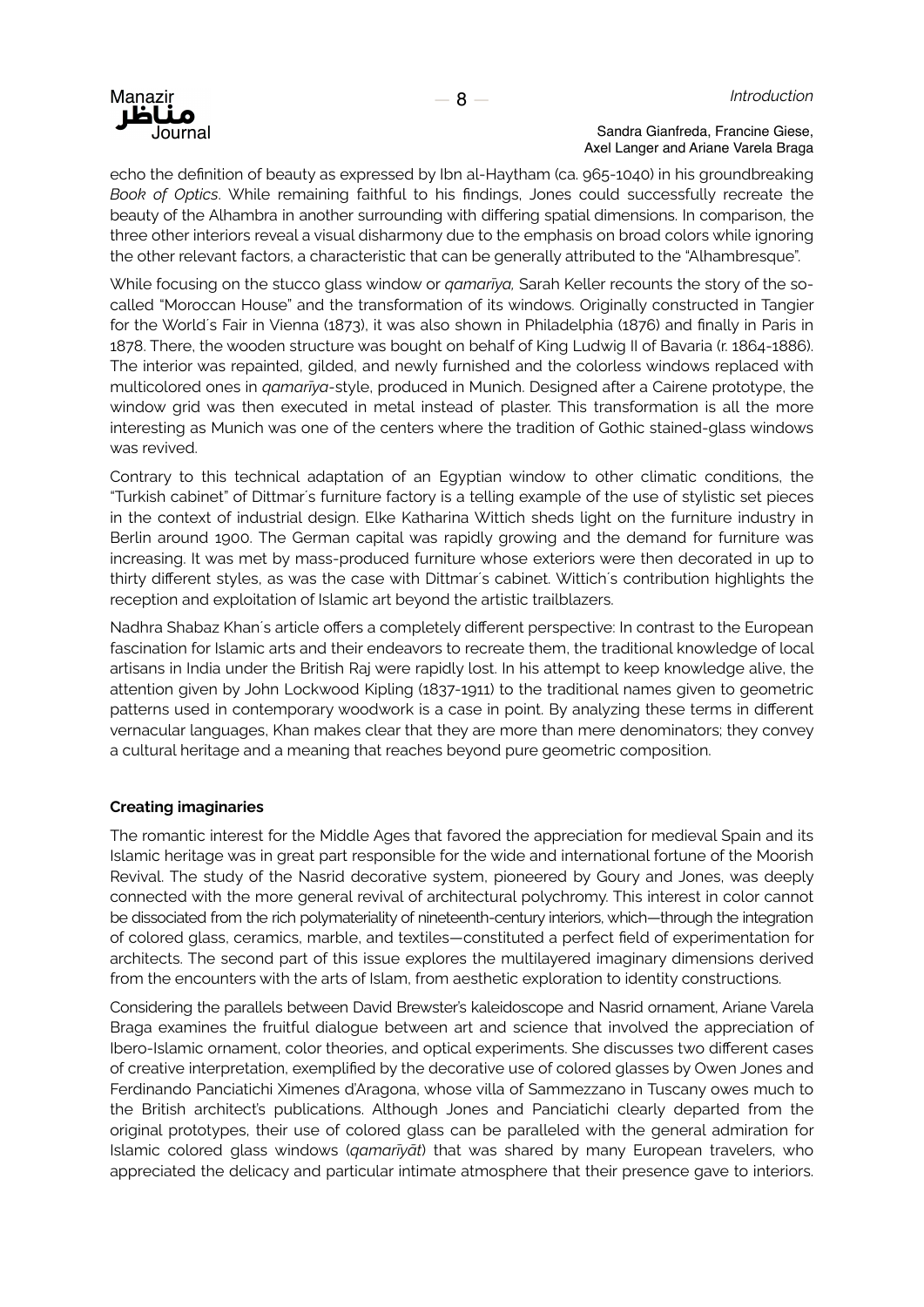

Because of its fragility, much of this colored glass has not been preserved, but is known through the drawings and testimonies of architects and designers of the time.

One of those was British architect James William Wild (1814-1892), brother-in-law of Owen Jones, who spent many years in Cairo and carefully recorded several such examples. In her essay, Francine Giese discusses his contribution together with those of the American artist and decorator Louis Comfort Tiffany (1848-1933) and the less known art collector Karl von Urach (1865-1925), analyzing the artistic and cultural significance of *qamarīyāt* as expressions of an imagined East.

While in many of these examples Islamic art belongs to the sphere of the 'Other', the lines are more blurred for Eastern Europe, as in the case of Poland, where Oriental elements were present in Polish culture since the Middle Ages, in the form of "*sarmatism*". This entangled heritage was recuperated and transformed by the wave of interest in Islamic art that reached the country at the end of the nineteenth century. It provided the background for the successful mixture between European, Oriental, and popular models that became representative of the Polish applied art revival movement. Discussing this inherent tension in Polish culture, Agnieszka Kluczewska-Wójcik explores the contribution of the artists from the Cracow workshops (Warsztaty Krakowskie) founded in 1913 and whose products attracted international attention at the 1925 *Exposition internationale des arts décoratifs et industriels modernes* in Paris.

Cultural hybridization is also at the center of the essay by Mireia Freixa and Marta Saliné, who analyze the tile work of Antoni Gaudí (1852-1926) and his original use of ceramic *trencadís* at the Park Güell in Barcelona. Inspired by the Islamic and Mudéjar tradition of ceramic wall decoration, Gaudí transformed it into a specific element of his art. He did so by breaking colored ceramics into pieces and incrusting them in the walls, an ingenious procedure that contributed to bringing his architecture to life.

#### **Re-orientations**

The third and final part of this issue focuses on the visual arts of the modern era. At the beginning of the twentieth century, numerous artists were inspired by objects from non-European cultures, namely from Japan, Africa, and the Islamic world. By their preoccupation with objects that were unfamiliar to them, European artists aimed at overcoming entrenched conventions and at developing new forms of expression—thereby initiating a transcultural process. The curiosity and admiration for these objects were usually of a purely formal and aesthetic nature, without the artists having developed a deeper interest in the respective culture or the people of these countries. Moreover, very few of them knew the countries of origin of the artifacts that had come to Europe from their own experience but discovered them—detached from their context—in exhibitions, collections, and publications in their immediate surroundings. Seen from this perspective, there is something superficial but also appropriative about their preoccupation, and it subliminally reflects the imperialist and colonialist attitudes of the time.

As diverse as the Islamic arts are, so are the approaches of the artists in Europe towards them. In this section, three painters are treated in the three essays presented here as case studies: Henri Matisse (1869-1954), Wassily Kandinsky (1866-1944), and Jāzeps Grosvalds (1891-1920). Rémi Labrusse's analysis of the impact of Matisse's 1906 trip to Algeria and the artist's interpretation of Islamic arts gives a new perspective on Orientalism and modern production of visual images, which the author examines from the point of view of a "state of crisis". In both—Orientalism and the modern production of visual images—, he demonstrates a self-deconstructing system that keeps reaffirming itself without ever finding resolution: Self-criticism and a destructive action are thereby the two sides of this "state of crisis". By analyzing some representative works by Matisse, which the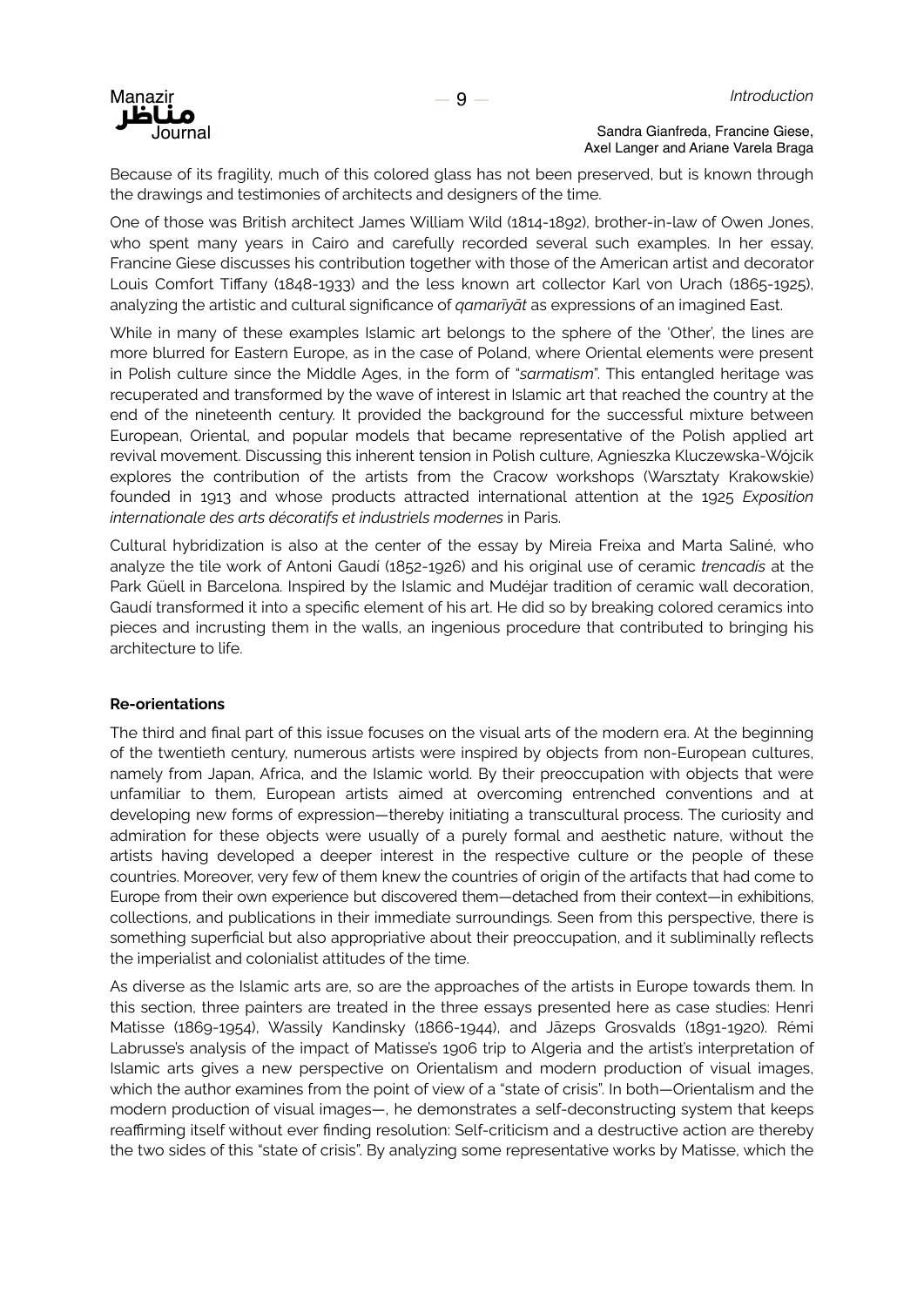

artist created after his stay in Algeria, Labrusse shows how these two poles are interrelated within Orientalism and modern image-making.

In 1910, Wassily Kandinsky visited the groundbreaking exhibition *Meisterwerke muhammedanischer Kunst* (Masterpieces of Muhammedan Art) in Munich and wrote a review of it for the Russian literary journal *Apollon*. On the basis of this text, which deals almost exclusively with Persian miniatures, his understanding of this art becomes clear. Kandinsky described the three elements that he valued most highly in these works: their approach to composition, their use of color, and the manner in which they provoked a sense of revelation in him. In her contribution, Emily Christensen focuses on the importance of this sense of revelation, which Kandinsky skillfully manages to transfer to his own compositions created from the end of 1910 onwards.

And finally, Ieva Kalnača's article examines the journeys that the Latvian painter and draftsman Jāzeps Grosvalds made to Andalusia in 1913 and to Iran in 1918, and their relevance to his work. She argues that the architecture experienced on site was an important impulse for a formal and aesthetic turning point in his work.

The contributions compiled in this third issue of *Manazir Journal* represent only a few facets of the large and challenging topic that deserves further exploration. Although interest and scholarship in the arts of the Islamic world has increased noticeably since the early 2000s, in many respects we are still only at the beginning of a process of reassessment that is continuously reshaped by changing social and political attitudes. Hopefully, this publication will contribute to the reevaluation of the arts of Islam as a significant source for Western visual and applied arts.

#### **Bibliography**

Blair, Sheila and Jonathan Bloom. *And Diverse Are Their Hues. Color in Islamic Art and Culture*. Yale University Press, 2011.

Bourgoin, Jules. *Théorie de l'ornement*. Lévy, 1873.

Buci-Glucksmann, Christine. *Philosophie de l'ornement. D'Orient en Occident*. Galilée, 2008.

Carboni, Massimo. *L'ornamentale tra arte e decorazione.* Jaca Book, 2000.

Darby, Michael. *Owen Jones and the Eastern Ideal*. 1974. University of Reading, PhD dissertation.

Dekoninck, Ralph, Caroline Heering, and Michel Lefftz, editors. *Questions d'ornements. XVe-XVIIIe siècles*. Brepols, 2013.

Ferry, Kathryn. "Printing the Alhambra: Owen Jones and Chromolithography." *Architectural History*, vol. 46, 2003, pp. 175-188.

Fléjou, Lucie and Michaël Decrossas, editors. *Ornements, XVe-XIXe siècles. Chefs-d'œuvre de la Bibliothèque de l'INHA, collections Jacques Doucet*, Mare & Martin and INHA, 2014. Catalogue of the eponymous exhibition, 3 Oct. - 31 Dec. 2014, Institut national d'histoire de l'art, Paris.

Frommel, Sabine and Eckhart Leuschner, editors. *Architektur und Ornamentgraphik der Frühen Neuzeit: Migrationsprozesse in Europa*. Campisano, 2014.

Galera Andreu, Pedro A. *La imagen rómantica de la Alhambra*. El Viso, 1992.

Giese, Francine and Ariane Varela Braga. "Architecture, Ornament and Colour. The Fascination for the Islamic Heritage of *al-Andalus* in 19th-Century Europe." *A Fashionable Style. Carl von Diebitsch und das Maurische Revival*, edited by Francine Giese and Ariane Varela Braga, Peter Lang, 2017, pp. 29-43.

Girault de Prangey, Joseph-Philibert. *Choix d'ornements moresques de l'Alhambra, ouvrage faisant suite à l'Atlas in folio Monuments arabes et moresques de Cordoue, Séville et Grenade*. A. Hauser, 1842.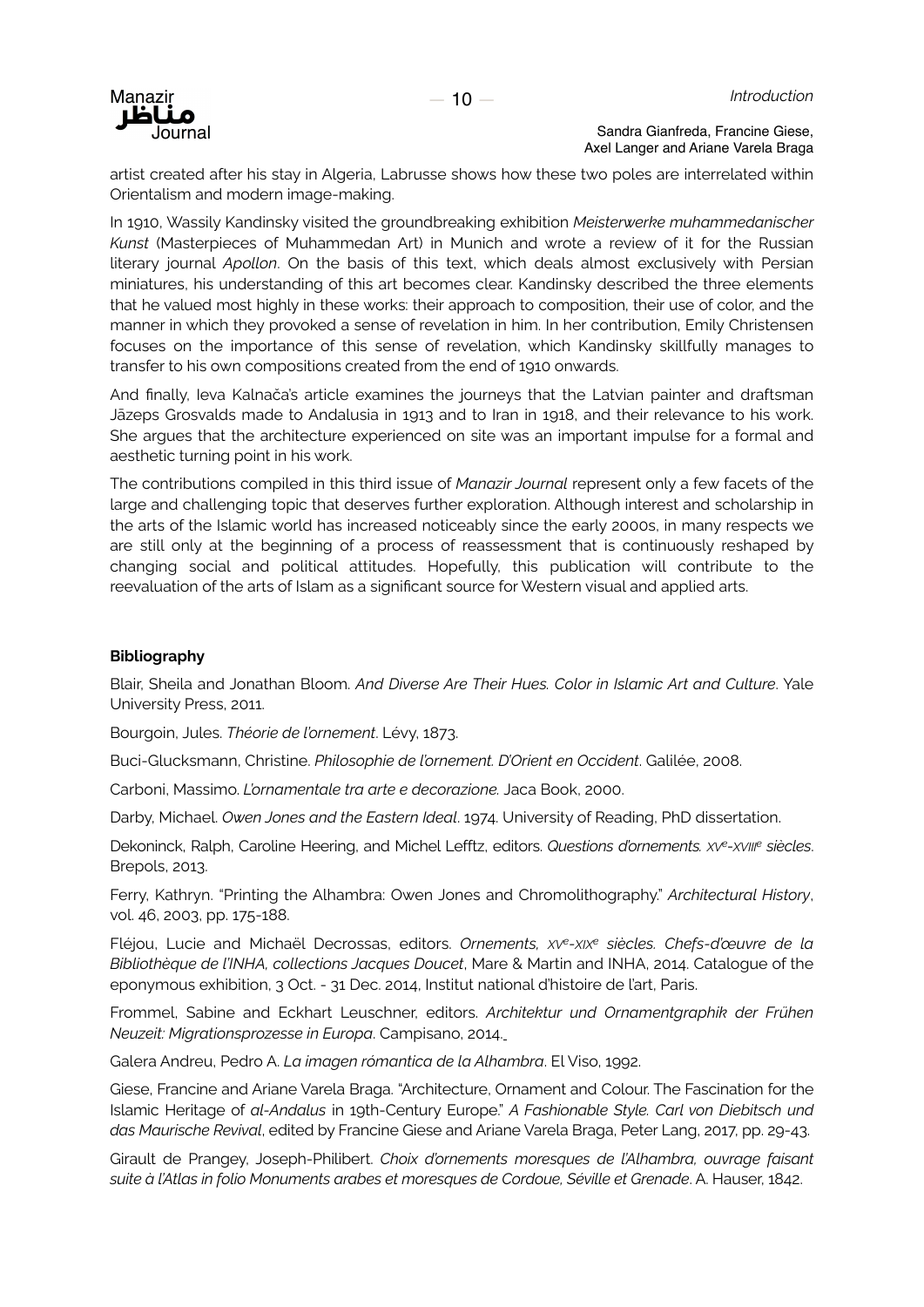

Goury, Jules and Owen Jones. *Plans, Elevations, Sections, and Details of the Alhambra, from Drawings Taken on the Spot in 1834 by Jules Goury, and in 1834 and 1837 by Owen Jones.* Owen Jones, 1836-1845. 2 vols.

Hittorff, Jacob Ignaz, and Ludwig Zanth. *Architecture antique de la Sicile ou Recueil des plus intéressans monumens d'architecture des villes et des lieux les plus remarquables de la Sicile ancienne*. Paul Renouard, 1827.

Jones, Owen. *The Grammar of Ornament. Illustrated by Examples from Various Styles of Ornament*. Day and Son, 1856.

Kiene, Michael, Lorenzo Lazzarini, and Clemente Marconi. *Die Alben von Jakob Ignaz Hittorff: "Sicilie Ancienne." Hittorff and the Architecture of Classical Sicily*. Universitäts- und Stadtbibliothek Köln, 2016.

Labrusse, Rémi. *Face au chaos : pensées de l'ornement à l'âge de l'industrie*. Les Presses du réel, 2018.

Labrusse, Rémi. *Islamophilies. L'Europe moderne et les arts de l'Islam* (publication accompanying the exhibitions "Le génie de l'Orient. L'Europe moderne et les arts de l'Islam" and "Lyon et les arts de l'Islam au XIXe siècle", Musée des Beaux-Arts de Lyon). Somogy éditions d'art, 2011.

Middleton, Robin. "Hittorff's polychromy campaign." *The Beaux-Arts and Nineteenth-Century French Architecture*, edited by Robin Middleton, Thames & Hudson, 1982, pp. 175-95.

Parvillée, Léon. *Architecture et décoration Turques au xve siècle*. Morel, 1874.

Payne, Alina. *The Architectural Treatise in the Italian Renaissance: Architectural Invention, Ornament, and Literary Culture.* Cambridge University Press, 1999.

---. *From Ornament to Object. Genealogies of Architectural Modernism*. Yale University Press, 2012.

Payne, Alina and Gülru Necipoğlu. *Histories of Ornament*. Princeton University Press, 2016.

Racinet, Albert Charles Auguste. *L'ornement polychrome*. F. Didot, 1869. 2 vols.

Schafter, Debra. *The Order of Ornament, the Structure of Style. Theoretical Foundations of Modern Art and Architecture*. Cambridge University Press, 2003.

Snodin, Michael and Maurice Howard. *Ornament: A Social History Since 1450*. Yale University Press, 1996.

Trilling, James. *The Language of Ornament*. Thames & Hudson, 2001.

Van Zanten, David. *The Architectural Polychromy of the 1830s*. Garland, 1977.

---. "Architectural Polychromy: Life in Architecture." *The Beaux-Arts and Nineteenth-Century French Architecture*, edited by Robin Middleton, Thames & Hudson, 1982, pp. 196-215.

Vandi, Loretta, editor. *Ornament and European Modernism. From Art Practice to Art History*. Routledge, 2018.

Varela Braga, Ariane, editor. *Ornament, Between Art and Design: Interpretations, Paths and Mutations in the Nineteenth Century,* proceedings of the international study day, 23 April 2009, Istituto Svizzero di Roma, Schwabe, 2013.

#### **Biographies**

**Sandra Gianfreda** studied art history, history of architecture and psychology in Bern and Rome. She completed her PhD in 2001 with a thesis on half-length figures in history painting of the Seicento and worked as an assistant to the chair of Renaissance to Modern Art History in Bern from 1998 to 2002. Subsequently, she undertook a traineeship at the Kunstmuseum Basel in the department for the Nineteenth Century and Modern Art. She was a curator at Kunstmuseum